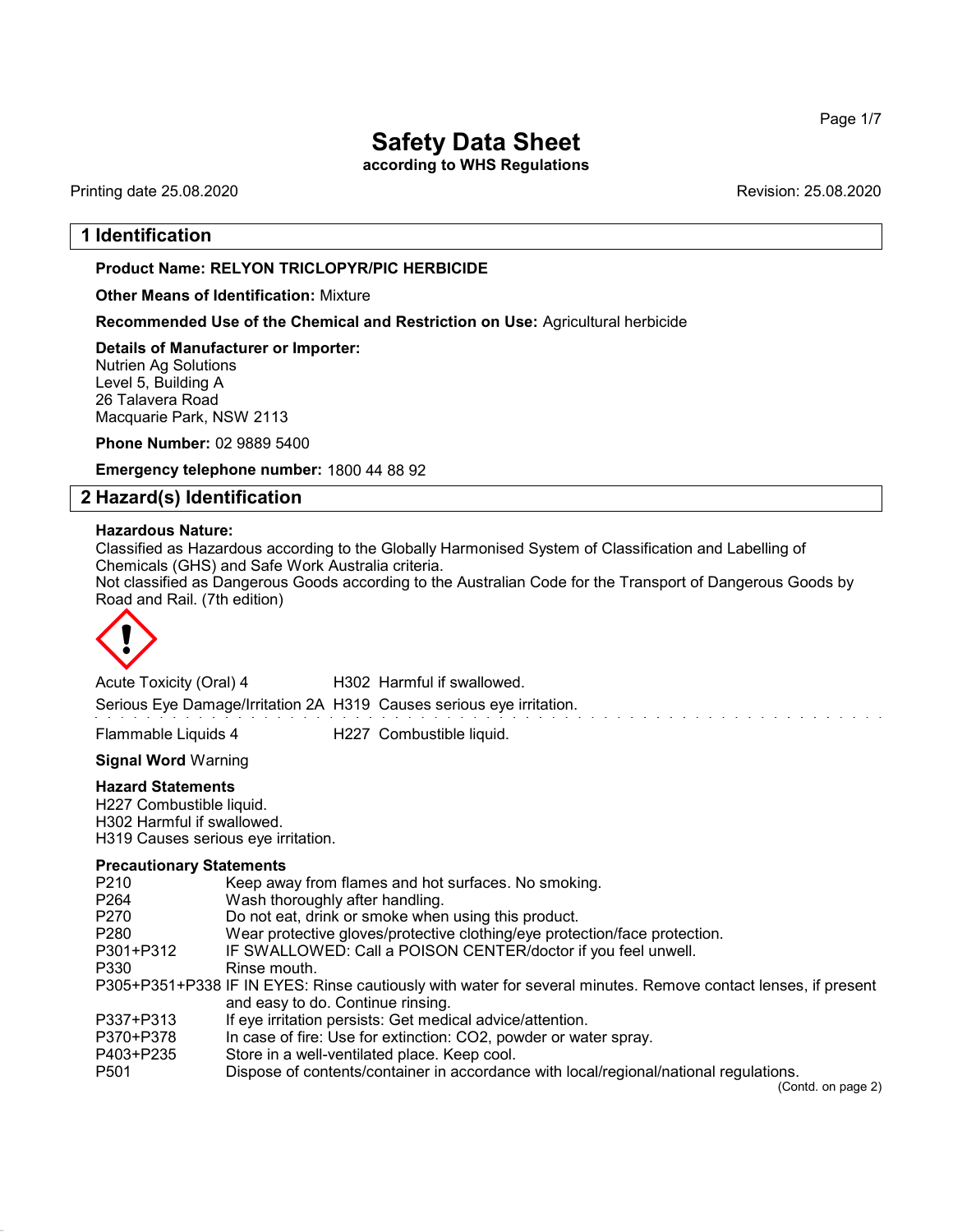according to WHS Regulations

Printing date 25.08.2020 Revision: 25.08.2020

### Product Name: **RELYON** TRICLOPYR/PIC HERBICIDE

(Contd. of page 1)

# 3 Composition and Information on Ingredients

### Chemical Characterization: Mixtures

Description: Mixture of substances listed below with nonhazardous additions.

| <b>Hazardous Components:</b> |                                                             |     |
|------------------------------|-------------------------------------------------------------|-----|
|                              | CAS: $55335-06-3$ (3,5,6-trichloro-2-pyridyl)oxyacetic acid | 30% |
|                              | Acute Toxicity (Oral) 3, H301                               |     |
| CAS: 1918-02-1               | 2-Pyridinecarboxylic acid, 4-amino-3,5,6-trichloro-         | 10% |
|                              | ♦ Serious Eye Damage/Irritation 2A, H319                    |     |
|                              |                                                             |     |

### 4 First Aid Measures

### Inhalation:

If inhaled, remove to fresh air. If not breathing, give artificial respiration. If breathing is difficult, give oxygen. Seek medical attention if breathing problems develop.

#### Skin Contact:

In case of skin contact, immediately remove contaminated clothing and wash affected areas with water and soap. Seek medical attention if symptoms occur.

### Eye Contact:

In case of eye contact, rinse with water for several minutes. Remove contact lenses, if present and easy to do. Continue rinsing for at least 15 minutes. Seek medical attention.

### Ingestion:

If swallowed, do not induce vomiting. Immediately rinse mouth with water. Give a glass of water. Never give anything by mouth to an unconscious person. Seek immediate medical attention.

### Symptoms Caused by Exposure:

Inhalation: May cause mild respiratory irritation.

Skin Contact: May cause skin irritation, redness and itchiness.

Eye Contact: Causes serious eye irritation. May cause redness, stinging and watering.

Ingestion: Harmful if swallowed. May cause irritation to mucous membranes.

# 5 Fire Fighting Measures

Suitable Extinguishing Media: Water fog, foam, dry chemical or carbon dioxide.

### Specific Hazards Arising from the Chemical:

Hazardous combustion products include oxides of carbon and nitrogen, other nitrogen compounds, nitrogen and hydrogen cyanide.

Combustible liquid.

Containers close to fire should be removed only if safe to do so. Use water spray to cool fire exposed containers.

### Special Protective Equipment and Precautions for Fire Fighters:

When fighting a major fire wear self-contained breathing apparatus and protective equipment.

# 6 Accidental Release Measures

### Personal Precautions, Protective Equipment and Emergency Procedures:

Wear approved respiratory protection and full protective clothing. Evacuate all non-essential personnel from affected area. Do not breathe vapours. Ensure adequate ventilation. Extinguish all sources of ignition. Avoid sparks and open flames. No smoking.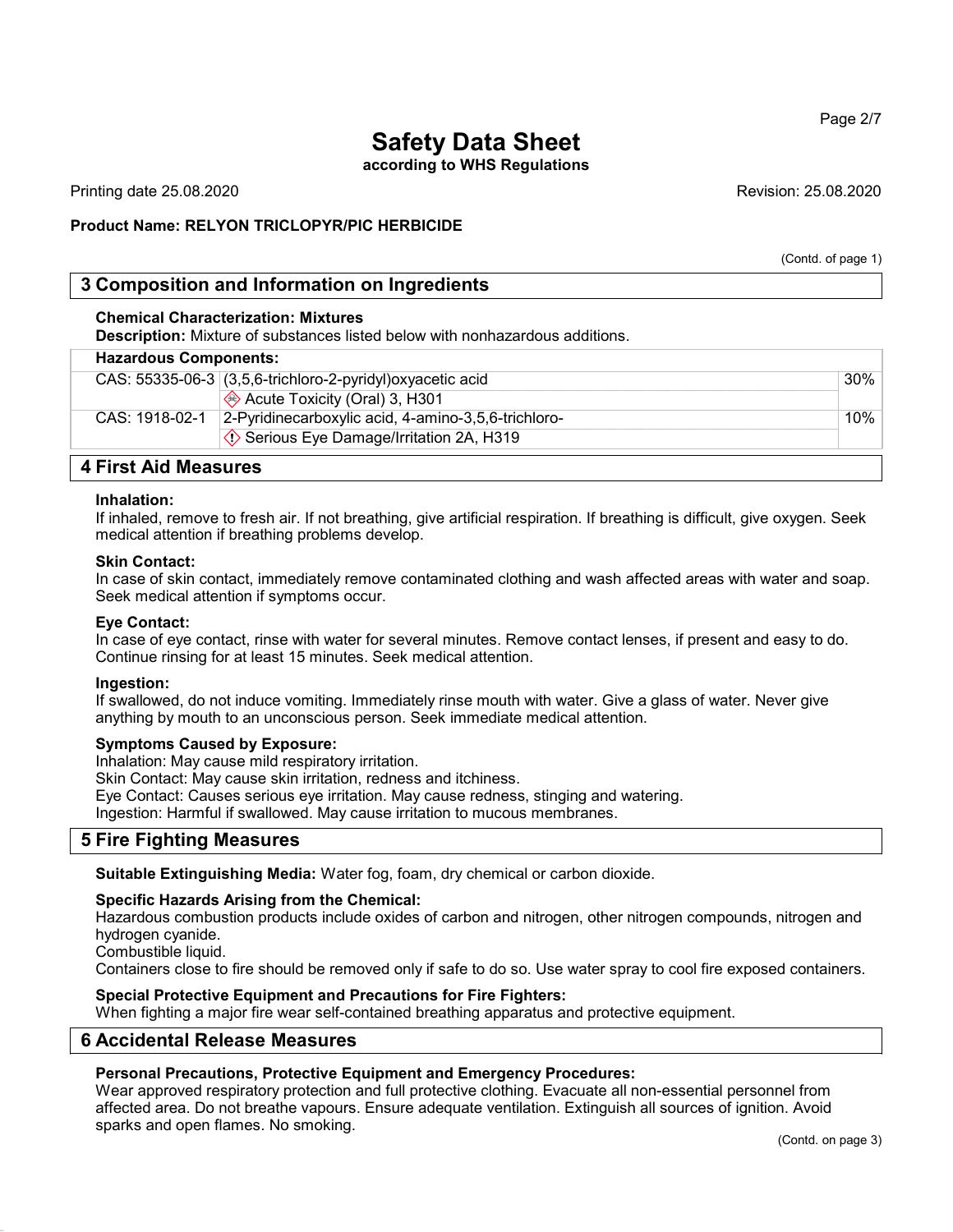according to WHS Regulations

Printing date 25.08.2020 Revision: 25.08.2020

# Product Name: **RELYON** TRICLOPYR/PIC HERBICIDE

(Contd. of page 2)

Environmental Precautions: In the event of a major spill, prevent spillage from entering drains or water courses.

### Methods and Materials for Containment and Cleaning Up:

Stop leak if safe to do so and absorb spill with sand, earth, vermiculite or some other absorbent material. Collect the spilled material and place into a suitable container for disposal. wash area after spills. Decontaminate spill area with detergent and water.

# 7 Handling and Storage

### Precautions for Safe Handling:

Use of safe work practices are recommended to avoid eye or skin contact and inhalation of vapours. Use only outdoors or in a well-ventilated area.

Food, beverages and tobacco products should not be stored or consumed where this material is in use. Always wash hands before smoking, eating, drinking or using the toilet.

Wash contaminated clothing and other protective equipment before storage or re-use. Provide eyewash fountains and safety showers in close proximity to points of potential exposure.

### Conditions for Safe Storage:

Store in a cool, dry and well ventilated area. Keep in original container, tightly closed when not in use. Protect from direct sunlight, heat, sparks, open flames and other sources of ignition. Keep away from strong oxidising agents, acids and bases.

# 8 Exposure Controls and Personal Protection

### Exposure Standards:

CAS: 1918-02-1 2-Pyridinecarboxylic acid, 4-amino-3,5,6-trichloro-

NES TWA: 10 mg/m<sup>3</sup>

### Engineering Controls:

Provide exhaust ventilation or other engineering controls to keep the airborne concentrations of vapour below occupational exposure standards.

### Respiratory Protection:

Use a Safe Work Australia approved vapour respirator under conditions where exposure to the substance is apparent (e.g. generation of high concentrations of mist or vapour, inadequate ventilation, development of respiratory tract irritation) and engineering controls are not feasible. See Australian Standards AS/NZS 1715 and 1716 for more information.

### Skin Protection:

PVC or rubber gloves. See Australian/New Zealand Standard AS/NZS 2161 for more information. When selecting gloves for use against certain chemicals, the degradation resistance, permeation rate and permeation breakthrough time should be considered.

Occupational protective clothing (depending on conditions in which it has to be used, in particular as regards the period for which it is worn, which shall be determined on the basis of the seriousness of the risk, the frequency of exposure to the risk, the characteristics of the workstation of each worker and the performance of the protective clothing). See Australian/New Zealand Standard AS/NZS 4501 for more information.

### Eye and Face Protection:

Eye and face protectors for protection against splashing materials or liquids. See Australian/New Zealand Standard AS/NZS 1337 for more information.

(Contd. on page 4)

Page 3/7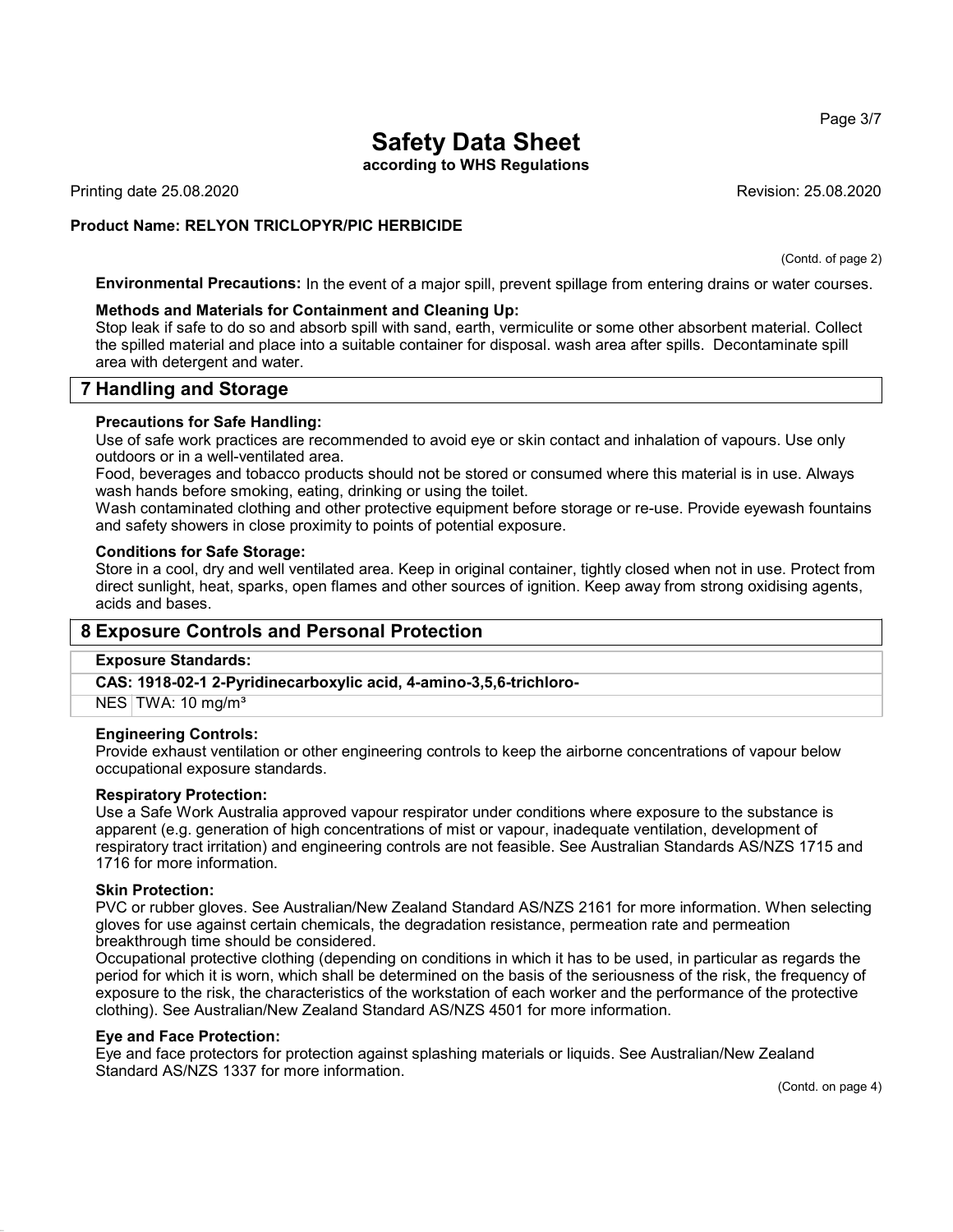according to WHS Regulations

Printing date 25.08.2020 **Revision: 25.08.2020** 

Appearance:

### Product Name: **RELYON** TRICLOPYR/PIC HERBICIDE

# 9 Physical and Chemical Properties

| Appearance:                                                       |                                            |
|-------------------------------------------------------------------|--------------------------------------------|
| Form:                                                             | Liquid                                     |
| Colour:                                                           | Clear brown                                |
| Odour:                                                            | Characteristic                             |
| <b>Odour Threshold:</b>                                           | Not determined.                            |
| pH-Value:                                                         | 6.65-8.5 (5% emulsion)                     |
| <b>Melting point/freezing point:</b>                              | No information available                   |
| <b>Initial Boiling Point/Boiling Range:</b>                       | $>$ 200 °C                                 |
| <b>Flash Point:</b>                                               | 82 °C                                      |
| <b>Flammability:</b>                                              | Combustible liquid.                        |
| <b>Auto-ignition Temperature:</b>                                 | No information available                   |
| <b>Decomposition Temperature:</b>                                 | No information available                   |
| <b>Explosion Limits:</b>                                          |                                            |
| Lower:                                                            | No information available                   |
| Upper:                                                            | No information available                   |
| <b>Vapour Pressure:</b>                                           | Negligible at normal ambient temperatures. |
| Relative Density at 20 °C:                                        | 1.138-1.158                                |
| <b>Vapour Density:</b>                                            | No information available                   |
| <b>Evaporation Rate:</b>                                          | No information available                   |
| <b>Solubility in Water:</b>                                       | Emulsifies into water.                     |
| Partition Coefficient (n-octanol/water): No information available |                                            |
| Viscosity:                                                        | No information available.                  |
|                                                                   |                                            |

# 10 Stability and Reactivity

Possibility of Hazardous Reactions: Hazardous polymerisation will not occur.

Chemical Stability: Stable at ambient temperature and under normal conditions of use.

Conditions to Avoid: Direct sunlight, heat, sparks, open flames and other sources of ignition.

Incompatible Materials: Strong oxidising agents, acids and bases.

Hazardous Decomposition Products: Oxides of carbon and nitrogen, other nitrogen compounds, nitrogen and hydrogen cyanide.

# 11 Toxicological Information

| Toxicity:                                                          |  |  |
|--------------------------------------------------------------------|--|--|
| LD50/LC50 Values Relevant for Classification:                      |  |  |
| CAS: 55335-06-3 (3,5,6-trichloro-2-pyridyl) oxyacetic acid         |  |  |
| LD50 630 - 729 mg/kg (rat)<br>Oral                                 |  |  |
| CAS: 1918-02-1 2-Pyridinecarboxylic acid, 4-amino-3,5,6-trichloro- |  |  |
| LD50 > 5000 - 8200 mg/kg (rat)<br>Oral                             |  |  |

Dermal LD50 2000 - 4000 mg/kg (mice)

# Acute Health Effects

Inhalation: May cause mild respiratory irritation.

(Contd. of page 3)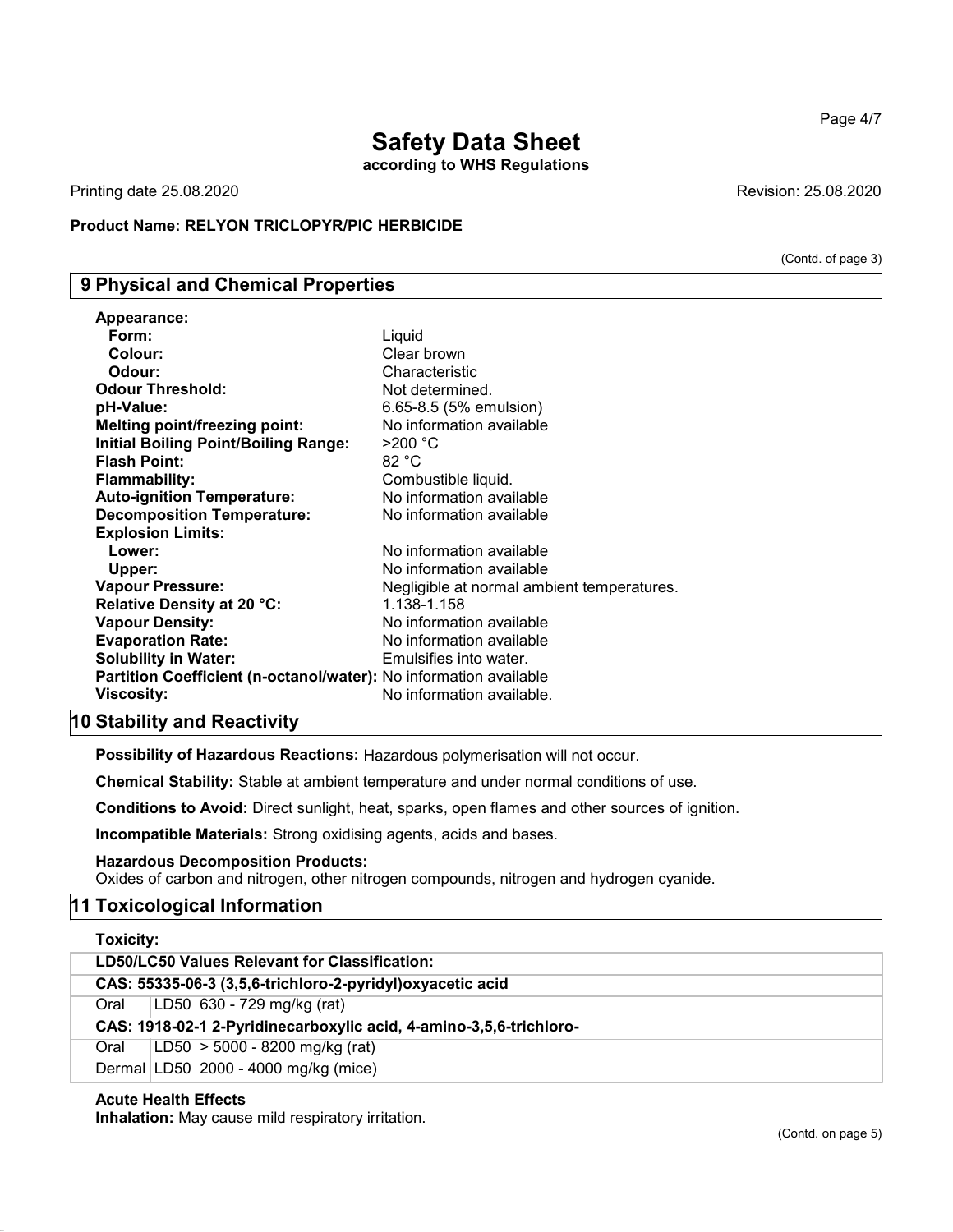according to WHS Regulations

Printing date 25.08.2020 Revision: 25.08.2020

### Product Name: **RELYON** TRICLOPYR/PIC HERBICIDE

Skin: May cause skin irritation, redness and itchiness. Eye: Causes serious eye irritation. May cause redness, stinging and watering. Ingestion: Harmful if swallowed. May cause irritation to mucous membranes.

Skin Corrosion / Irritation: Based on classification principles, the classification criteria are not met.

Serious Eye Damage / Irritation: Causes serious eye irritation.

Respiratory or Skin Sensitisation: Based on classification principles, the classification criteria are not met.

Germ Cell Mutagenicity: Based on classification principles, the classification criteria are not met.

### Carcinogenicity:

2-Pyridinecarboxylic acid (Picloram) is classified by IARC as Group 3 - Not classifiable as to its carcinogenicity to humans.

Reproductive Toxicity: Based on classification principles, the classification criteria are not met.

### Specific Target Organ Toxicity (STOT) - Single Exposure:

Based on classification principles, the classification criteria are not met.

### Specific Target Organ Toxicity (STOT) - Repeated Exposure:

Based on classification principles, the classification criteria are not met.

Aspiration Hazard: Based on classification principles, the classification criteria are not met.

### Chronic Health Effects:

Repeated or prolonged exposure to (3,5,6-Trichloro-2-pyridinyl)oxy]acetic acid (triclopyr) may cause damage to liver and kidneys.

### Existing Conditions Aggravated by Exposure: No information available

### Additional toxicological information:

The Australian Acceptable Daily Intake (ADI) for 2-Pyridinecarboxylic acid for a human is 0.07 mg/kg/day, set for the public for daily, lifetime exposure. This is based on the NOEL of 7 mg/kg/day, the level determined to show no effects during long term exposure for the most sensitive indicators and the most sensitive species. The Australian Acceptable Daily Intake (ADI) for (3,5,6-Trichloro-2-pyridinyl)oxy]acetic acid for a human is 0.005 mg/kg/day, set for the public for daily, lifetime exposure. This is based on the NOEL of 0.5 mg/kg/day, the level determined to show no effects during long term exposure for the most sensitive indicators and the most sensitive species. (Ref: Australian Pesticides and Veterinary Medicines Authority, 'Acceptable Daily Intakes for Agricultural and Veterinary Chemicals', August 2020).

# 12 Ecological Information

### Ecotoxicity:

Triclopyr (acetic acid, [(3,5,6-trichloro-2-pyridinyl)oxy]-) is slightly to practically nontoxic birds and nontoxic to bees. Picloram (2-pyridinecarboxylic acid, 4-amino-3,5,6-trichloro-) is slightly to practically nontoxic to birds.

### Aquatic toxicity:

Triclopyr is slightly to practically nontoxic to the aquatic organisms Picloram is slightly to moderately toxic to fish and aquatic invertebrates.

### Persistence and Degradability:

Triclopyr has a a moderate persistence in soil. It has a half life in soil of approx 46 days. Picloram is quickly degraded by light and more slowly in soil with half-lives of 30 to 90 days.

Bioaccumulative Potential: Picloram has a moderate potential for bioaccumulation.

Page 5/7

(Contd. of page 4)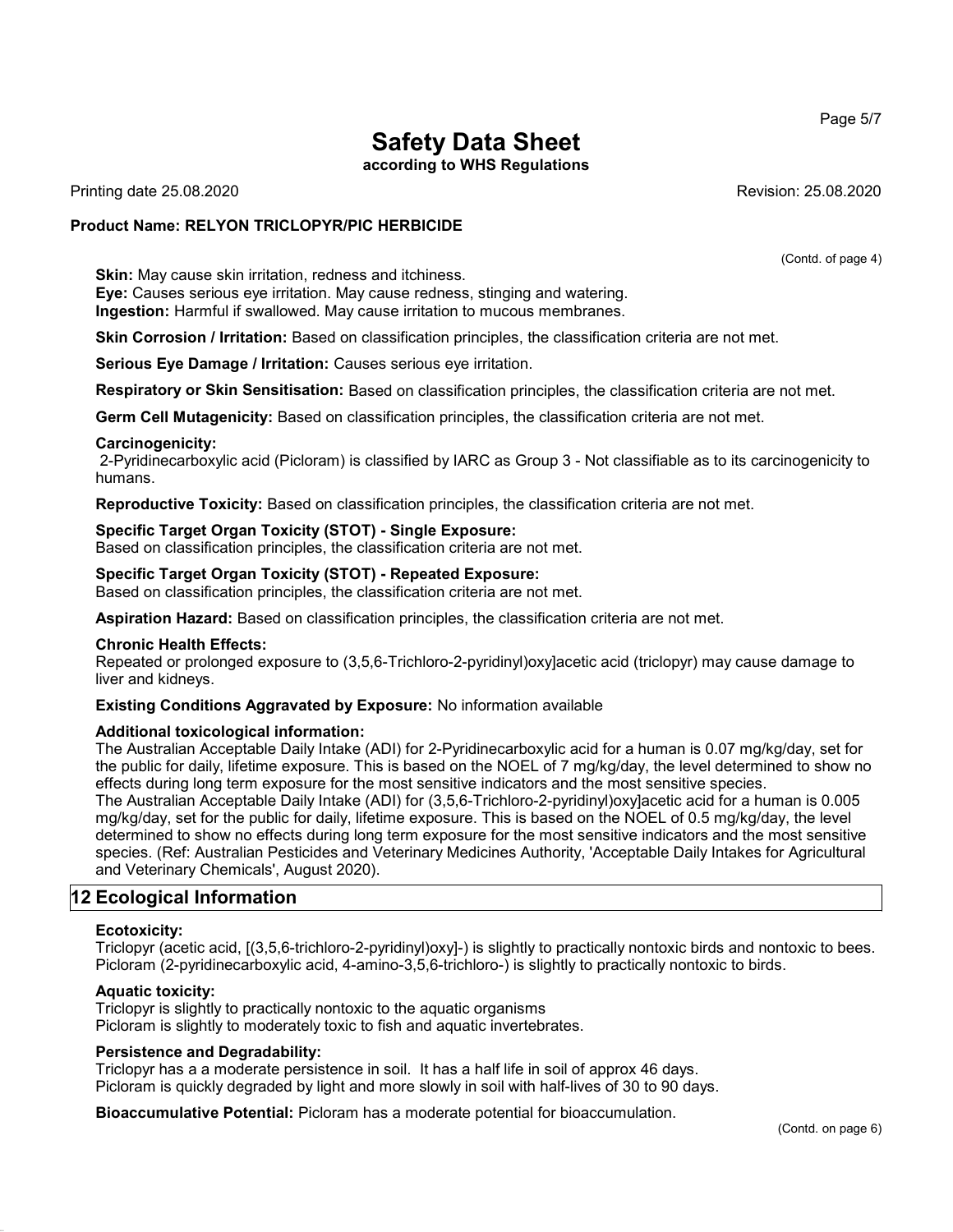according to WHS Regulations

Printing date 25.08.2020 Revision: 25.08.2020

### Product Name: **RELYON** TRICLOPYR/PIC HERBICIDE

(Contd. of page 5)

Mobility in Soil: Picloram has a high potential for mobility in soil. Other adverse effects: No information available

### 13 Disposal Considerations

Disposal Methods and Containers: Dispose according to applicable local and state government regulations.

Special Precautions for Landfill or Incineration: Please consult your state Land Waste Management Authority for more information.

### 14 Transport Information

UN Number Not regulated

Proper Shipping Name Not regulated

Dangerous Goods Class Not regulated

Packing Group: Not regulated

### 15 Regulatory Information

### Australian Inventory of Chemical Substances:

CAS: 64700-56-7 Triclopyr, butoxyethanol ether

CAS: 1918-02-1 2-Pyridinecarboxylic acid, 4-amino-3,5,6-trichloro-

Standard for the Uniform Scheduling of Drugs and Poisons (SUSMP) - Poison Schedule: Poisons Schedule: 6

# 16 Other Information

### Date of Preparation or Last Revision: 25.08.2020

**Prepared by: MSDS.COM.AU Pty Ltd www.msds.com.au compared by: MSDS.COM.AU Pty Ltd** 

### Abbreviations and acronyms:

GHS: Globally Harmonised System of Classification and Labelling of Chemicals CAS: Chemical Abstracts Service (division of the American Chemical Society) LC50: Lethal concentration, 50 percent LD50: Lethal dose, 50 percent IARC: International Agency for Research on Cancer STEL: Short Term Exposure Limit TWA: Time Weighted Average NES: National Exposure Standard (Safe Work Australia - Workplace Exposure Standards For Airborne Contaminants) Flammable Liquids 4: Flammable liquids – Category 4 Acute Toxicity (Oral) 3: Acute toxicity - oral – Category 3 Acute Toxicity (Oral) 4: Acute toxicity - oral – Category 4 Serious Eye Damage/Irritation 2A: Serious eye damage/eye irritation – Category 2A

### Data altered compared to the previous version:

Section 1: Details of Manufacturer or Importer, Emergency Phone Number, Section 4: Eye Contact, Symptoms Caused by Exposure, Section 5: Specific Hazards Arising from the Chemical, Section 9: Viscosity, Section 10: Conditions to avoid, Hazardous Decomposition Products, Section 11: Acute Health Effects, Serious Eye Damage / Irritation, Additional toxicological information

(Contd. on page 7)

Page 6/7